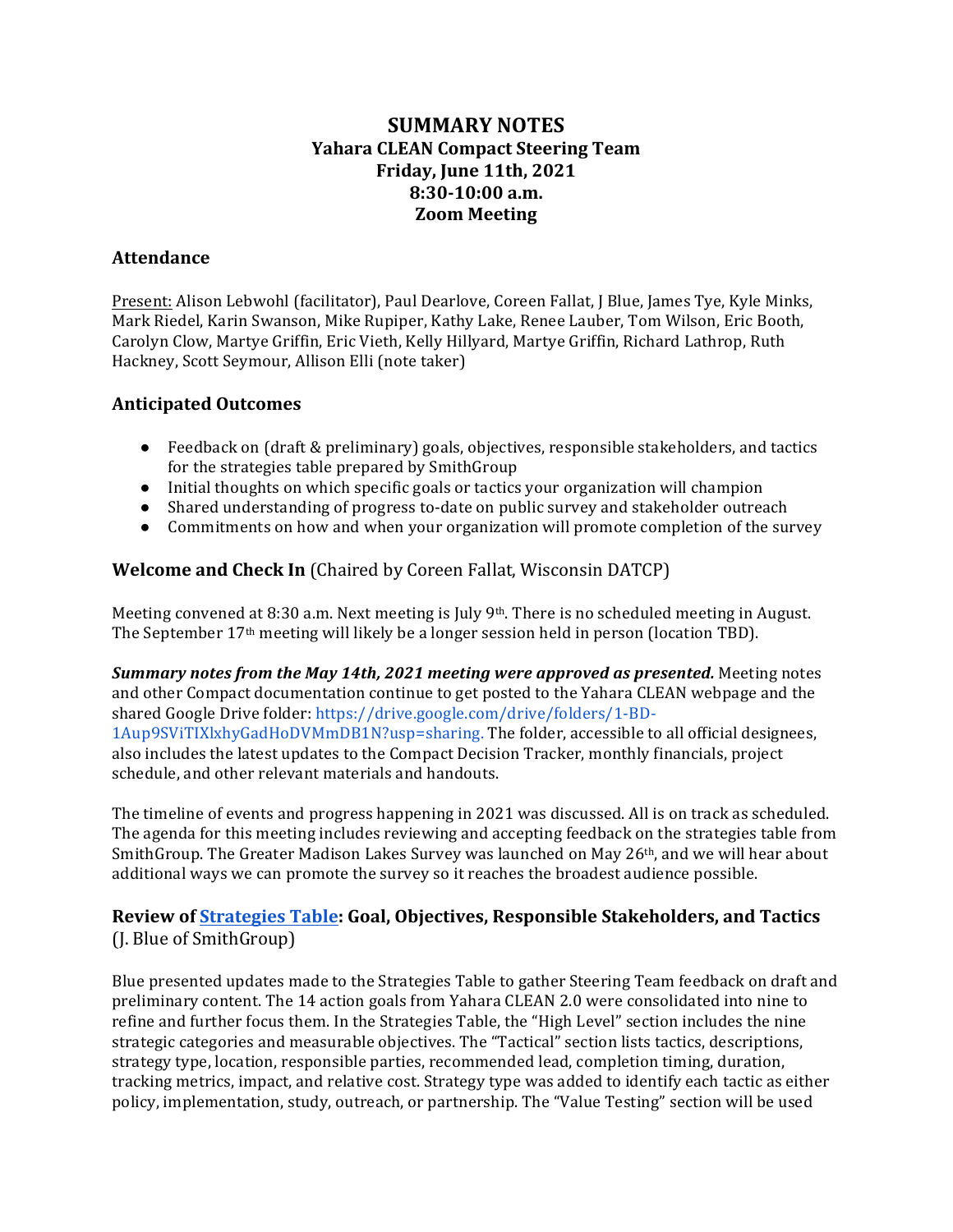moving forward to assess evaluation criteria applied to each tactic. A key at the bottom of the table defines the timing and cost shorthand used, and can be expanded to define other table elements.

After addressing clarifying questions, virtual discussion groups were formed and tasked with answering three questions (listed below) via Mentimeter polling. Afterwards, the full group was invited to summarize any themes or concerns that came up during conversation. Lebwohl announced that the Menti Poll will be left open for a full week so that every Compact member has sufficient opportunity to further consider the table and provide feedback.

#### **Questions:**

- Which tactics might be a good fit for your organization?
- $\bullet$  Are there tactics or other content that raise red flags for your organization?
- Is there anything you believe is missing?

# **Menti Poll Feedback**

#### **Q1:** Which tactics might be a good fit for your organization?

- Promoting regenerative ag practices
- Increase public awareness & ownership: We will be well positioned through our events, education programs, and State of the Lakes to communicate planning goals and progress (Clean Lakes Alliance)
- Goals  $#1$ , 3, 4, 5, 6 7, and 9 have many tactics that might be a fit for the County
- Municipal stormwater goal #3 (TSS reduction): Yahara WINS can help with that goal. Suggest decoupling goal objective from TMDL and create an objective that has MS4 meeting minimum state standards within 2-5 years. MS4 pays Yahara WINS to meet objective now.
- Will need to run tactics by internal City team (stormwater engineer, water resources committee) and do side by side with our existing ordinances, plans, and docs to see where we are already working on tactics and where we need to push the envelope.
- $\bullet$  Activities that include permit/regulatory
- Grant funded activities (e.g. shoreline, boat launches, monitoring, etc.)
- $\bullet$  Activities that enhance public access and use of lakes/fisheries
- Good fit for CARPC: Map shoreline land use/cover, promote green infrastructure, catalog and map wetland restoration areas, increase public awareness, engage public more frequently
- $\bullet$  UW-Madison touches on all of the tactics in different ways from a research perspective (e.g. how do we strategize efforts?) and some touch on implementation (e.g. what can university land management and purchasing choices do?)
- Increase producer participation on problem solving P loading
- Increase public awareness in next 10 years
- $\bullet$  Engage the public more frequently

#### *Q2: Any red flags?*

- Ag Digester should not be a goal. It is a tactic. Goal should be "Reduce Phosphorus from Manure" or "Stop Winter Manure Spreading" (or merge with #5).
- Riparian restoration can involve a lot of red tape, so incentivizing completion through updating policies could help.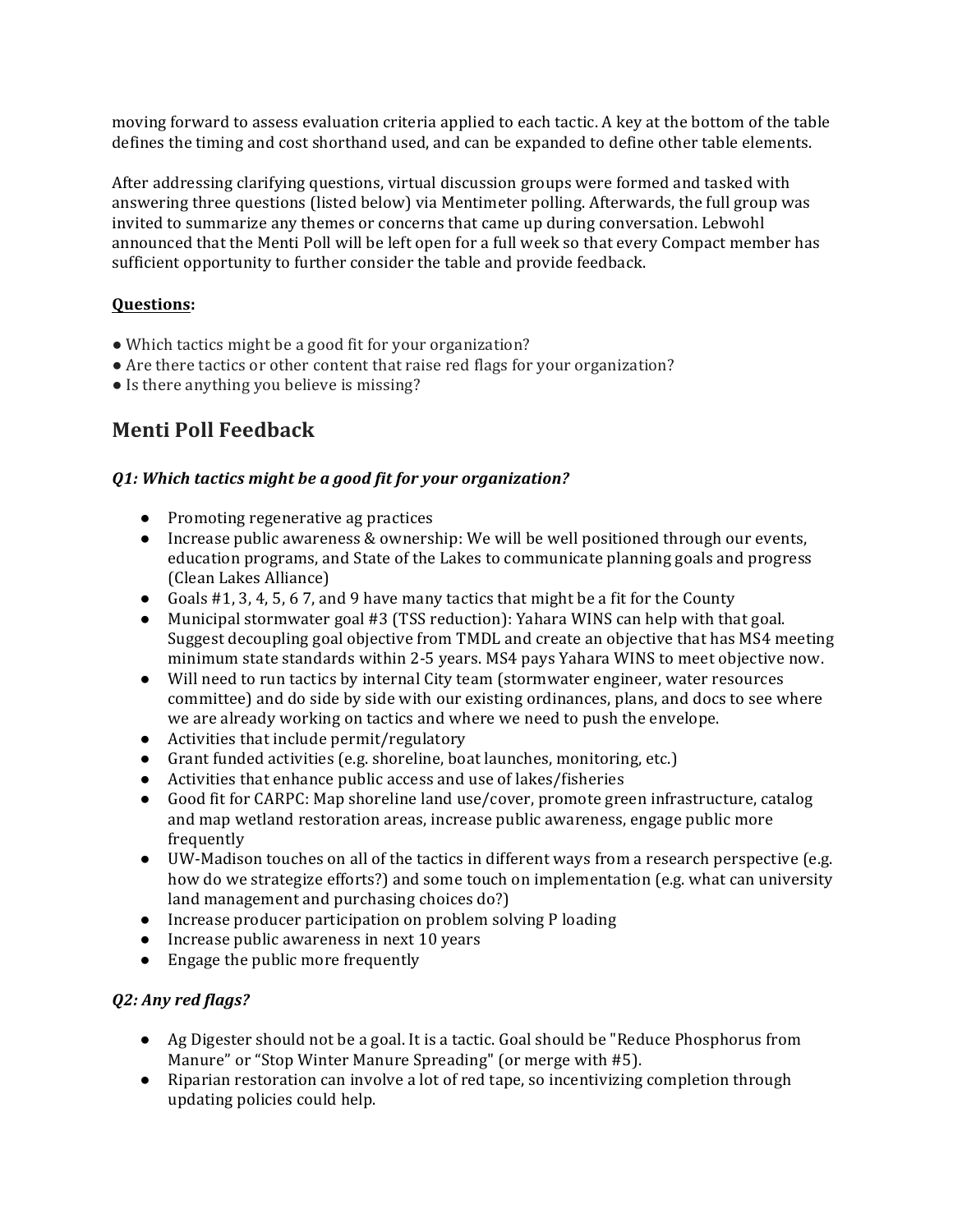- $\bullet$  Line 68 is a red flag: "Facilitate the creation of new producer-led groups." Where did that come from? It seems the opposite of what we have been doing with farmer-led groups.
- Goal #9: bacteria levels have outflow to beaches but we need to find the source point, not the water sources
- Goal #3: Combining a lot of things together. Call out specific goals. Identify our lake parks as an area where we can make a significant difference. Divisions: Private Property, Public Property, Parks
- Do we have goals for #5?
- Objective for goal of reduced bacteria loading will not meet goal. How does education on bacteria result in a reduction of bacteria? Is this a climate change or wildlife management thing? What is the thing to help meet the goal of reduced bacteria?
- We have goals with the responsible party as farmers but no farmer input on the tactics, objectives, etc?
- Responsible party for municipal goals need to be the municipalities.
- Why is the County the responsible party for some things that could be helped by the state or farmer groups?
- We need to be very careful about the language that we use
- It is not clear what all the tactics mean
- Goal #4 could be broader, like "Manure Processing." There may be more tools other than digesters (ie. composting, manure densification/nutrient removal, etc.)
- Need terminology and tactics better defined so we know what they mean. New baselines are important to identify when it comes to estimating and evaluating impact.
- None from CARPC perspective
- Many activities need to be led by a local stakeholder. We can't lead.
- Digester goal: expand to be more than just digester tech. This is really tech for treatment and separation. Expand to on-farm, and then expand responsible parties to include those who implement and those who can help seed the implementation (like Yahara WINS)
- Need to run by city staff in expert areas to see red flags, tweaks, how it applies to our municipality, and where there are overlaps with what we are doing
- Need a goal related to residential property owners that gives this important stakeholder group ownership on some of the solutions
- It would be great to clarify some of the metrics that include a reduction from a baseline. The language was confusing. Also, how do the metrics compare to existing regulatory standards?
- We have had a slow deliberative process so far. This work seems like a sudden shift to a table without background or supporting info, and nothing on where the ideas came from. The work is minimalistic and hard to provide comments on.
- Facilitate the creation of new producer-led groups is a red flag and could cause major issues. Are we saying that groups like Yahara Pride are not doing a good job? Is this a backhanded way of punishing them for not joining the agreement?
- Don't understand the objective "Improve control of construction erosion." We have talked about this a lot at meetings and now the terminology seems to have changed and is confusing.
- Need much more detail on entire "improve nutrient management reporting" section. What is a pay to report program? What communities are using it? What are the pros and cons of a program, and what does it mean for farmers?
- What does "Link financing to regenerative practices" mean? What exactly is being proposed? Where has this practice been used? What are the pros and cons?
- Need more detail regarding "control geese at beaches" recommendation. New ideas should be presented with more detail to the group. Depending on details this could be controversial.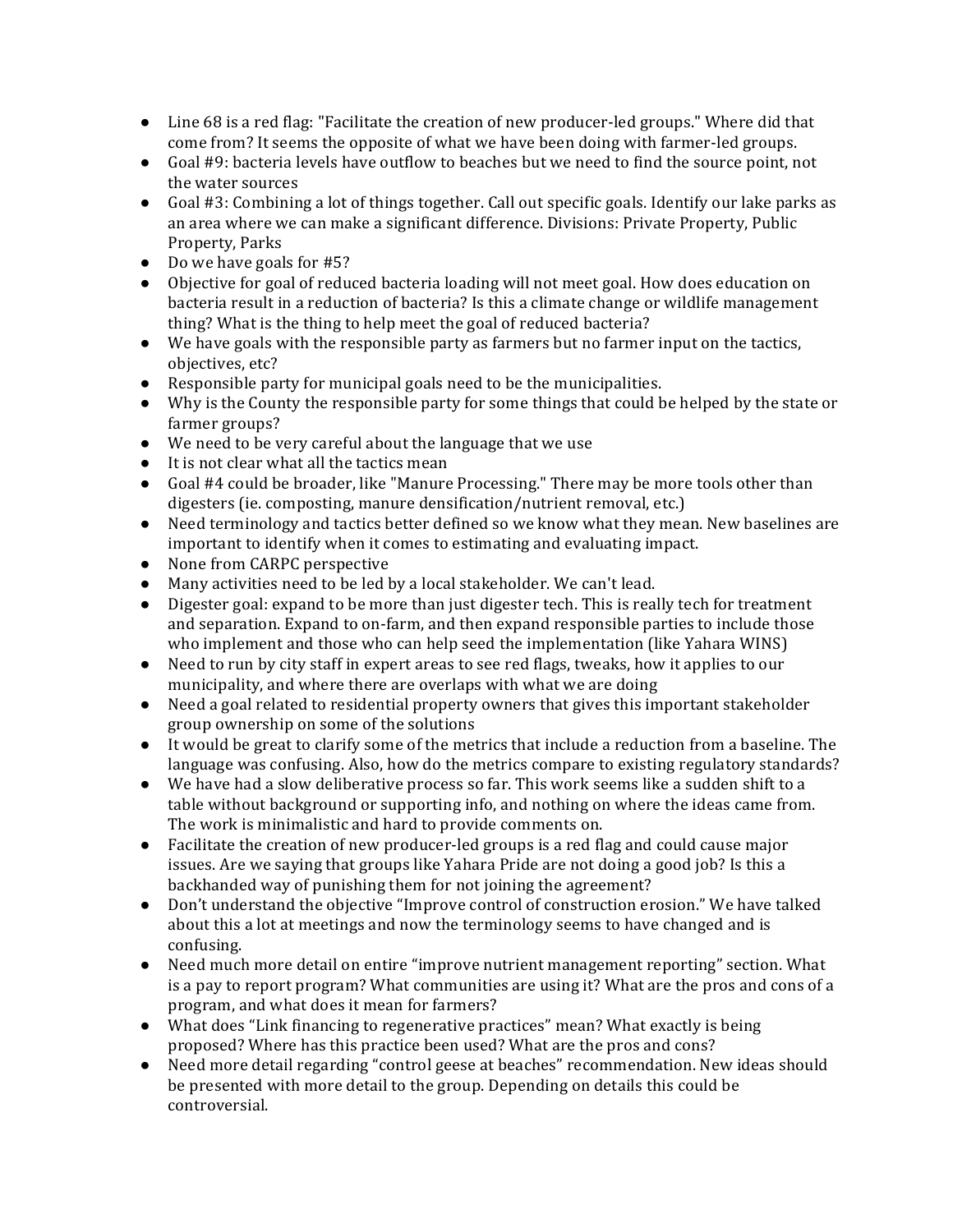- Why are only Madison and Middleton included in most of the green infrastructure section?
- "Identify greatest contributor farms" seems like it could result in finger pointing and a blame game, and it is the opposite of the 'we are all in this together' message.
- $\bullet$  In the last line of the table, what is a risk reporting strategy?
- Any tactics that challenge producers or require their action. Any tactics that tell farmers what to do without consideration or buy in.
- Seems that when farmers are required to do something they are not trusting of those who make the requirements
- I did not see any references to individual homeowners or businesses that own land, or government facilities taking actions to reduce or improve stormwater. Those must be added!
- Something must be added to talk about the timing of actions. That was not included and we had a great presentation on the importance of timing.
- There might be too much reliance on farmers in tactics to meet objectives. The farmers might not buy into it, which could hinder our success.
- We need to make staff and elected officials feel these action items are truly good for the community. They need to feel they will provide payback in their success, and without costing too much in limited tax dollars because of increased costs in other areas and levy limits.

#### *Q3: Anything missing?*

- Erosion control inspection and enforcement
- Reduce acronym use
- Restoration of wetlands: 3-5 acres per year seems like a pretty low goal
- Cost is important, but should add a column that identifies potential sources of funding (taxes, grants, etc.)
- $\bullet$  Farmer input is needed
- Why are digesters a main goal? Is this the right strategy? Do we need to put more information in the report about the existing digesters and how they work?
- CARPC perspective: Inspection/enforcement for erosion control is key and seems to be missing. Bar for wetland restoration is very low (3-5 acres per year) and could be higher. DNR wetland staff wants projects that are 20 acres minimum.
- Feeling like I need a companion manual to further explain tactics. Not for table, but as a reference to better understand the table.
- The producer engagement section might benefit from having more detail
- Chloride on municipal scale
- Residential responsibility lawns. Even though it might have small impact initially, it will increase awareness and understanding that applies to larger land masses. Also helps promote city stormwater management techniques on larger scale.
- What about large developers like Veridian? What if they were required to prep soil and downspouts on every house up front, and not leave it to individual homeowners?
- I was really encouraged by the showcasing of managed grazing in the WKOW special. I think this table could expand on that tactic by being more specific about communicating economic benefits. And Clean Lakes Alliance could also play a really important role in developing demand for local grass-fed products. UW is happy to connect more on this. We are developing tools such as a heifer grazing decision-support tool that could be of interest to large producers.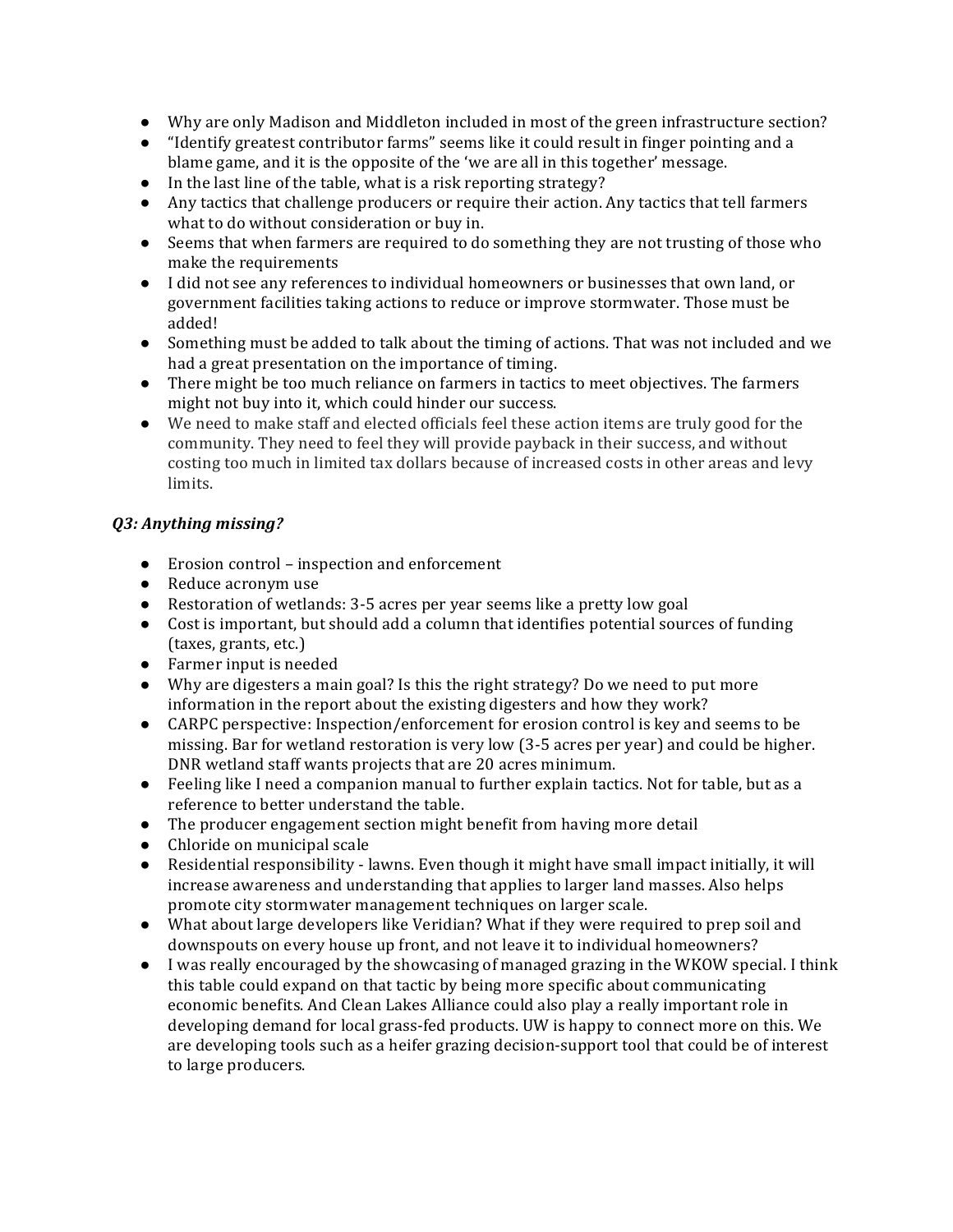- Under Goal #4, there is no impact shown (lbs of  $P/yr$  in the table). Should there be a final column under value testing like an overall score? The cost column probably needs to be fully vetted and truthed in future versions.
- $\bullet$  We have talked a good bit about needing to step up practices in certain months of the year. That concept seems to have been missed in this work.
- There is not much in here related to individual actions. We need to focus on that too.
- Info is being presented in a very different manner from how we have previously communicated. The info feels unclear and incomplete. Where did some of the suggestions come from? Much more detail is needed. Detail matters.
- $\bullet$  Encouraging individual practices and timing of actions for January to March.
- We need more about promoting or taking individual actions regarding stormwater and related P reduction
- Include raking leaves off the streets, rain barrels, and rain gardens
- Timing of each tactic, like the time of year or season that it is most significant, or when this tactic would be occurring.

## **Public Survey: Organization Commitments** (James Tye)

The public survey is now live and will be available until early September. It is incredibly important that every Compact member promote the survey through all of our individual and professional networks. 

The number of people who have taken the survey will be reported monthly, and everyone should fill out the **Survey Promotion Commitments** form in order to track how each of us has taken part in spreading the word. Urban Assets was hired by Clean Lakes Alliance to help us more aggressively promote the survey and track responses.

## **Closing** (Coreen Fallat)

Remember to respond to the Menti Poll by next Friday, June 18th. Members were reminded that the next meeting will be held July 17th, virtually, and there will be no meeting in August. **[POST-***MEETING UPDATE: Next meeting will now be held in-person on Thursday, July 29th, at the WDNR Service Center at 3911 S. Fish Hatchery Rd.]* 

Meeting concluded at 10:00 a.m.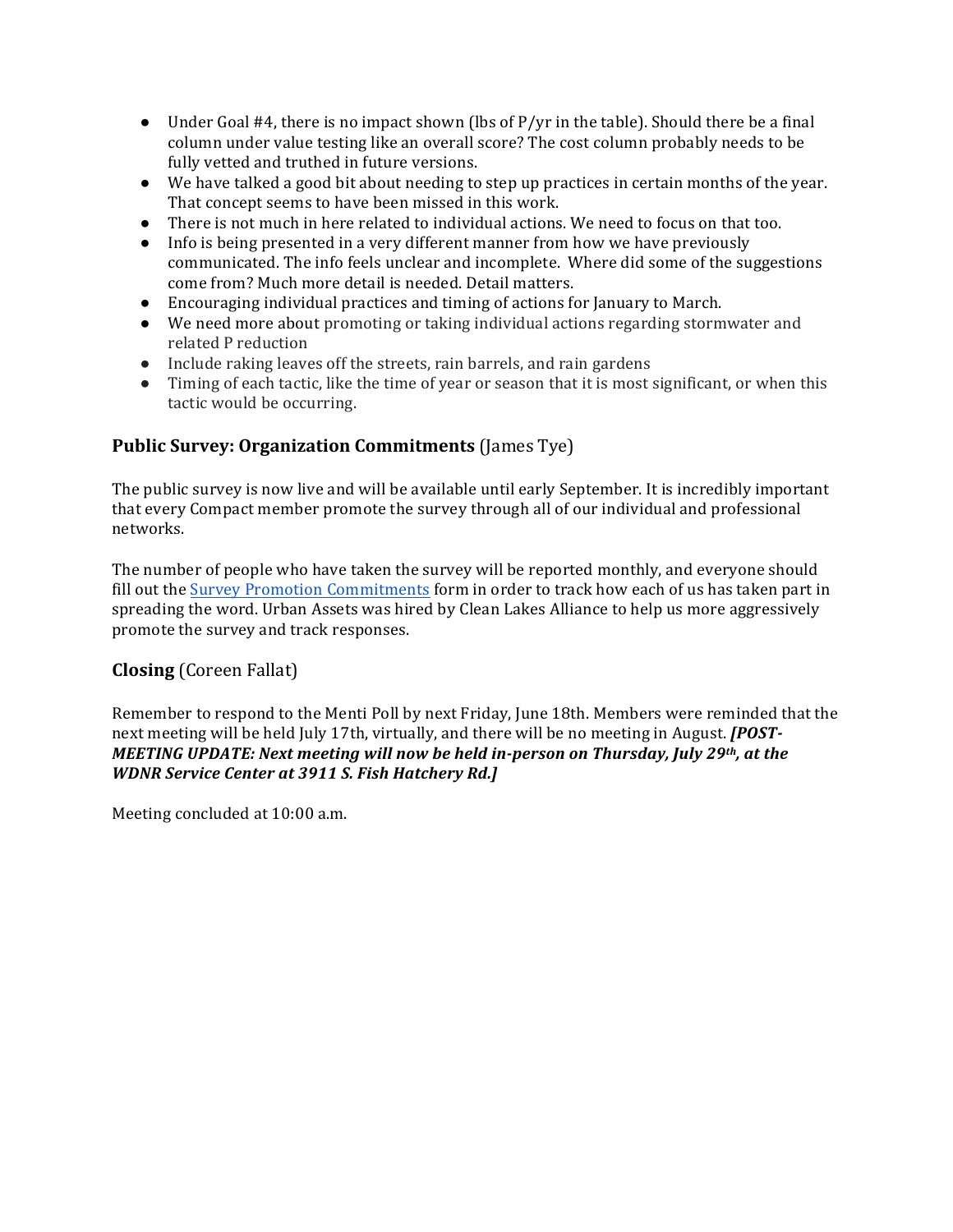# **SUMMARY NOTES Yahara CLEAN Compact Executive Committee Friday, June 11th, 2021 10:10-11:10 AM Zoom Meeting**

## **Attendance**

Present: Coreen Fallat, James Tye, Paul Dearlove, Kyle Minks, Alison Lebwhol (facilitator), Allison Elli (note taker)

#### **Anticipated Outcomes**

- Feedback on goals, objectives, responsible stakeholders, and tactics for the strategies table; and on Steering Team initial responses. Decision if needed.
- Decision on strategies table framework presented at the June meeting
- Decision on draft work plan for remainder of project

## **Welcome and Check in** (Chaired by Coreen Fallat, Wisconsin DATCP)

Meeting convened at 10:10 a.m. **Summary notes from the last meeting were approved as** *presented.* Agenda will focus on the direction and draft content of the Strategies Table, starting with a debrief of the Steering Team meeting, and proposed work plan for the remainder of 2021.

## **Strategies Table**

Feedback on Strategies Table:

- There was discussion about the "Value Testing" section, like whether a final score column was needed, or if there is too much overlap among different assessment criteria. It was decided that column descriptions would be helpful, and that Compact members do not need to agree on rankings. Explanation on why the value testing is happening is recommended.
- The final plan should communicate the intent of the table, and what kind of effort and resources are necessary to implement the goals, objectives and tactics.
- The question of how to set appropriate timelines was debated but not resolved. There are pros and cons associated with setting more vs. less aggressive implementation timelines. Availability and allocation of resources will largely determine the pace of implementation.
- As a suite of different action recommendations, the table could start with the easier tactics to accomplish followed by more difficult ones. The table's strength is in its diversity of goals and objectives to tackle complex challenges. This fact is important to communicate to the general public.
- There needs to be clear progress-tracking baselines defined within or outside of the Strategies Table for each measurable objective. Establishing baselines and tracking metrics should be informed by the implementation experts and what was done since CLEAN 2.0 to quantify progress. Any information regarding baselines or "cost per pound" should be carefully framed so that it supports our objectives.
- $\bullet$  There should be a goal or major objective that is specific and actionable for residential property owners.